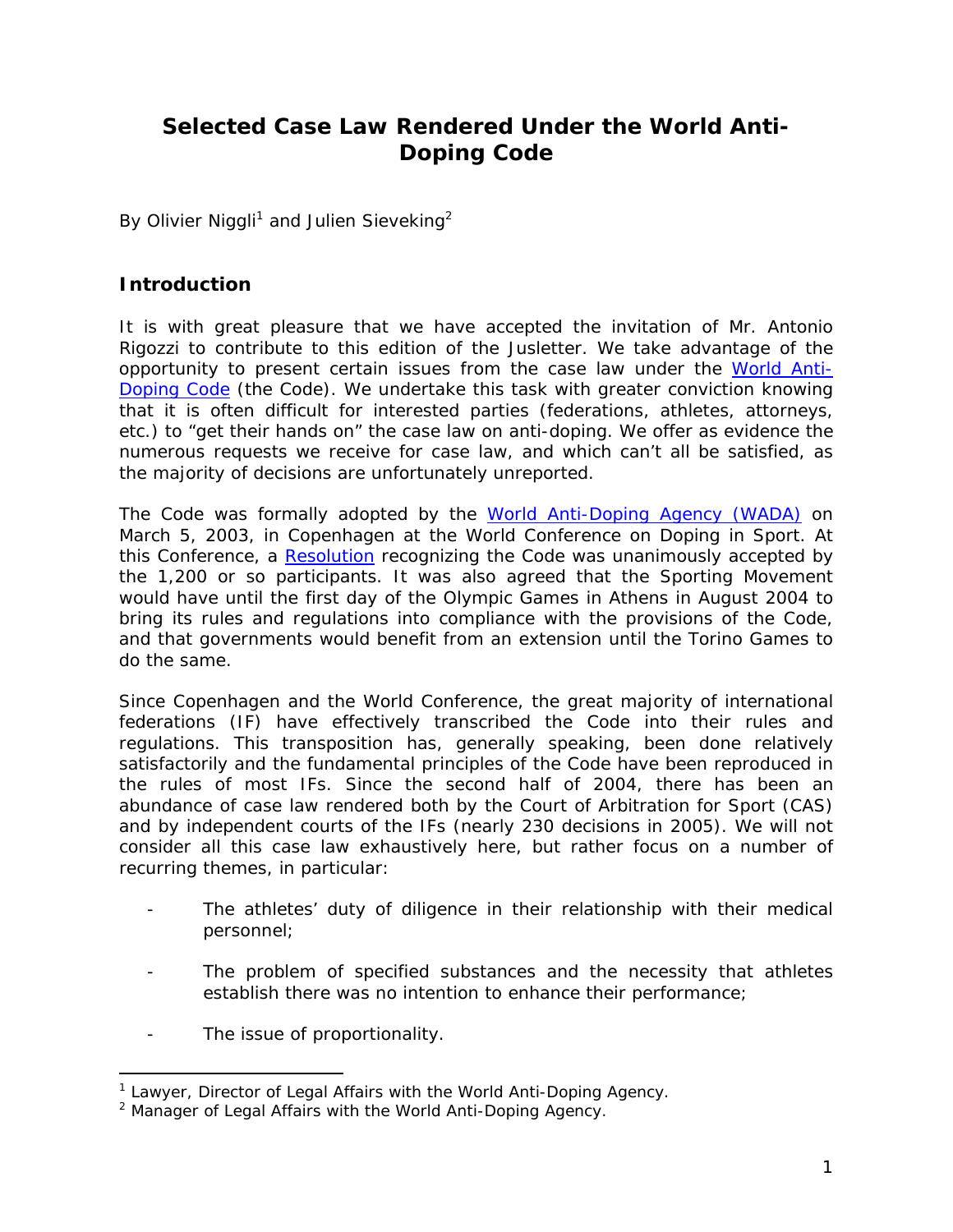# **I) The Physician's Fault: A Truly Exceptional Circumstance?**

#### Narrow application of article 10.5 of the Code

The presence of a prohibited substance or its metabolites or markers in an athlete's body is a violation of the anti-doping rules (*strict liability*) that is sanctionable. In order to eliminate or reduce the period of their suspension, athletes sometimes invoke a physician's error to attempt to convince the hearing body (panel) that they have committed no fault or no significant fault. The comment on article 10.5 of the Code indicates however that this provision only applies if the circumstances are truly exceptional, and certainly not in the large majority of cases.

This narrow application is easily justified since a different, more permissive, approach would open the door to abuse: the athletes in question could hide behind their physician's error to escape any sanction. Such a situation would in no way be conducive to an effective anti-doping effort and would prejudice the interests of numerous athletes. The necessity of following this narrow line has been confirmed by the case law in the following terms: "*At any rate other than in the most exceptional cases, for the purposes of determining whether a no-fault defence succeeds, the fault of an adviser such as a physician must be attributed to the player even if the player is not personally at fault: otherwise the fight against doping in sport would be seriously undermined.*"3 Similarly, in the *Torri Edwards* award, 4 the CAS stated: "*It would put an end to any meaningful fight against doping if an athlete was able to shift his/her responsibility with respect to substances which enter the body to someone else and avoid being sanctioned because the athlete himself/herself did not know of that substance."* A reduced sanction would in fact only be justified in exceptional circumstances and if the athlete succeeds in showing that he or she took all the necessary precautions.

#### Conditions for the application of article 10.5 of the Code

#### *a. Origin of the prohibited substance*

To benefit from the elimination or reduction of the period of suspension, athletes must first establish how the substance entered their system. In order to be able to invoke the physician's error, athletes must prove that they did in fact receive medical treatment. They must therefore produce a medical file that justifies the drug prescription containing the detected substance, its dosage and duration. The validity of the diagnosis and prescription may be reviewed, as needed, by an expert who can also assess whether the prescribed treatment is adequate in light of the pathology. If this is not the case, and if a doping substance was prescribed

<sup>3</sup> ITF Independent Anti-Doping Tribunal, *ITF v. Koubek* (18.01.2005).

<sup>4</sup> Torri Edwards, CAS OG 04/003, c. 5.12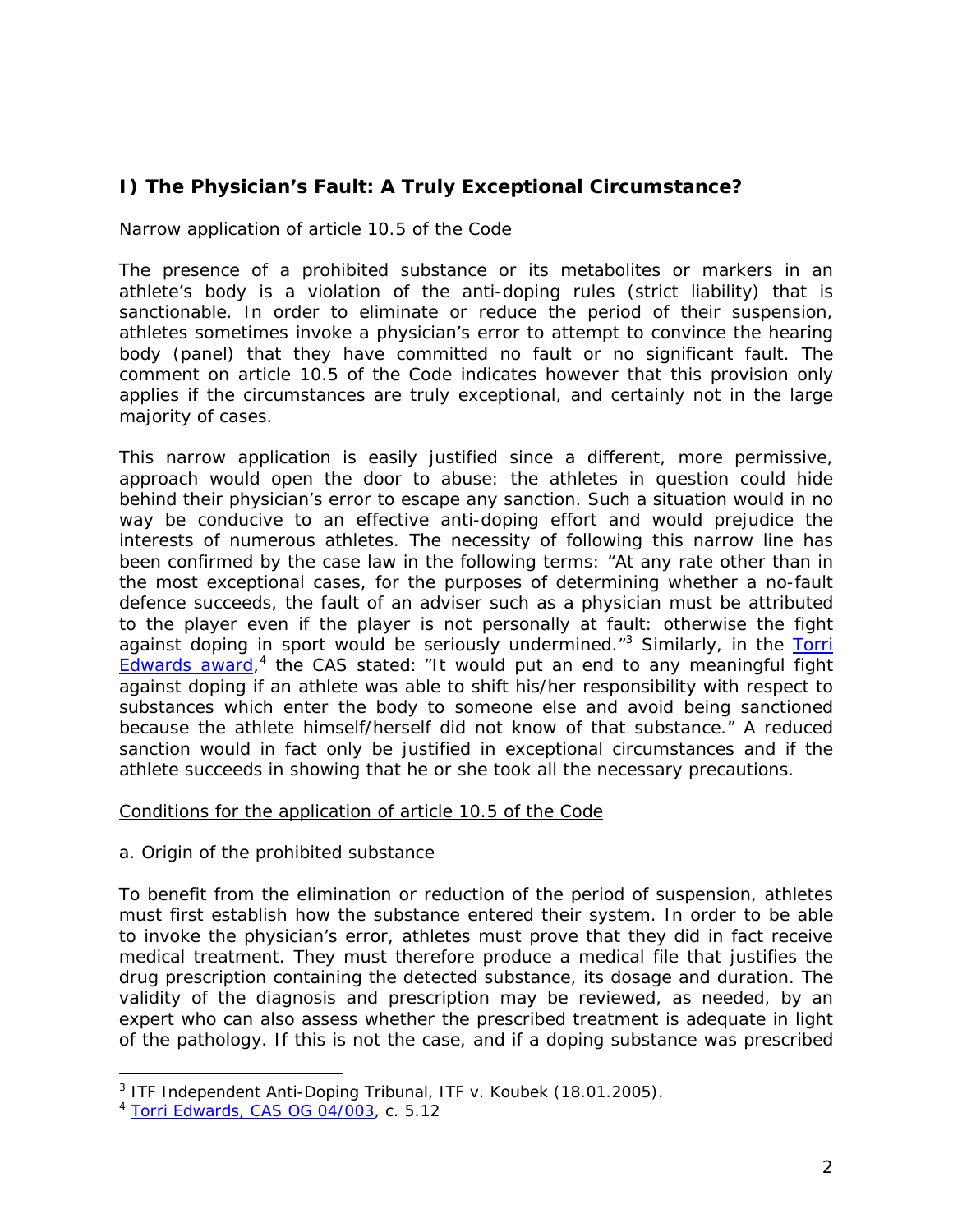with no therapeutic justification, then no exceptional circumstances can be invoked. In addition, one must ensure that the product was used in accordance with the prescription. If this is not the case, the athlete will not be able to hide behind the practitioner's error.

#### *b. No fault or negligence, or no significant fault or negligence*

Secondly, and as defined in the Code, $5$  it will only be possible to eliminate or reduce the period of suspension where the athlete satisfactorily establishes *that he or she did not know or suspect and could not reasonably have known or suspected even with the exercise of utmost caution, that he or she had been administered the Prohibited Substance* by a physician. As for a reduction in the duration of the suspension, this will not be possible unless the athlete *establishes that his or her fault or negligence, when viewed in the totality of the circumstances and taking into account the criteria for No Fault or Negligence, was not significant in relationship to the anti-doping rule violation.<sup>6</sup>*

We note, in accordance with the principle of strict liability, that athletes are responsible for what they ingest whether or not it is as part of a medical treatment: "*It is each athlete's personal duty to ensure that no prohibited*  substance enters his or her body.<sup>"</sup> Athletes must therefore convince the hearing body that they did everything in their power in the context of the medical treatment to avoid a positive test result. The standard is particularly high, as the case law confirms: "*The reasonableness of the athlete's conduct is no longer the applicable criterion. The criterion is now use of the "utmost caution", a very high*  standard which will only be met in the most exceptional cases.<sup>"8</sup> Athletes must therefore show that they exercised a very high degree of diligence or "extreme prudence".

#### Factors in assessing the fault or negligence

This "*utmost caution*" which athletes must exercise is not time-limited. It must be shown at each of the stages of the treatment process which the athlete undergoes: choice of physician, information provided to the physician, general conduct of the athlete during and even before the treatment, etc. "*(…) The player could have reasonably known or suspected that he might be using a prohibited substance if he had made the disclosures to his doctor, made his own inquiries or used some caution to find out the nature of the substance for which he had been* 

<sup>5</sup> See the definitions of the expressions "*No Fault or Negligence*" and "*No Significant Fault or Negligence*" in the Code.

<sup>&</sup>lt;sup>6</sup> Note that personal circumstances such as the athlete's age, consequences of a possible suspension on his/her career, etc., are not taken into account under any circumstances. Only the circumstances relevant to assessing the degree of fault must be considered by the hearing body: "(*…) age does not fall within the category of "exceptional circumstances"* (CAS 2003/A/447, *Stylianou v. FINA*).

<sup>&</sup>lt;sup>7</sup> Article 2 of the Code.

<sup>8</sup> ITF Independent Anti-Doping Tribunal, *ITF v. Koubek* (18.01.2005).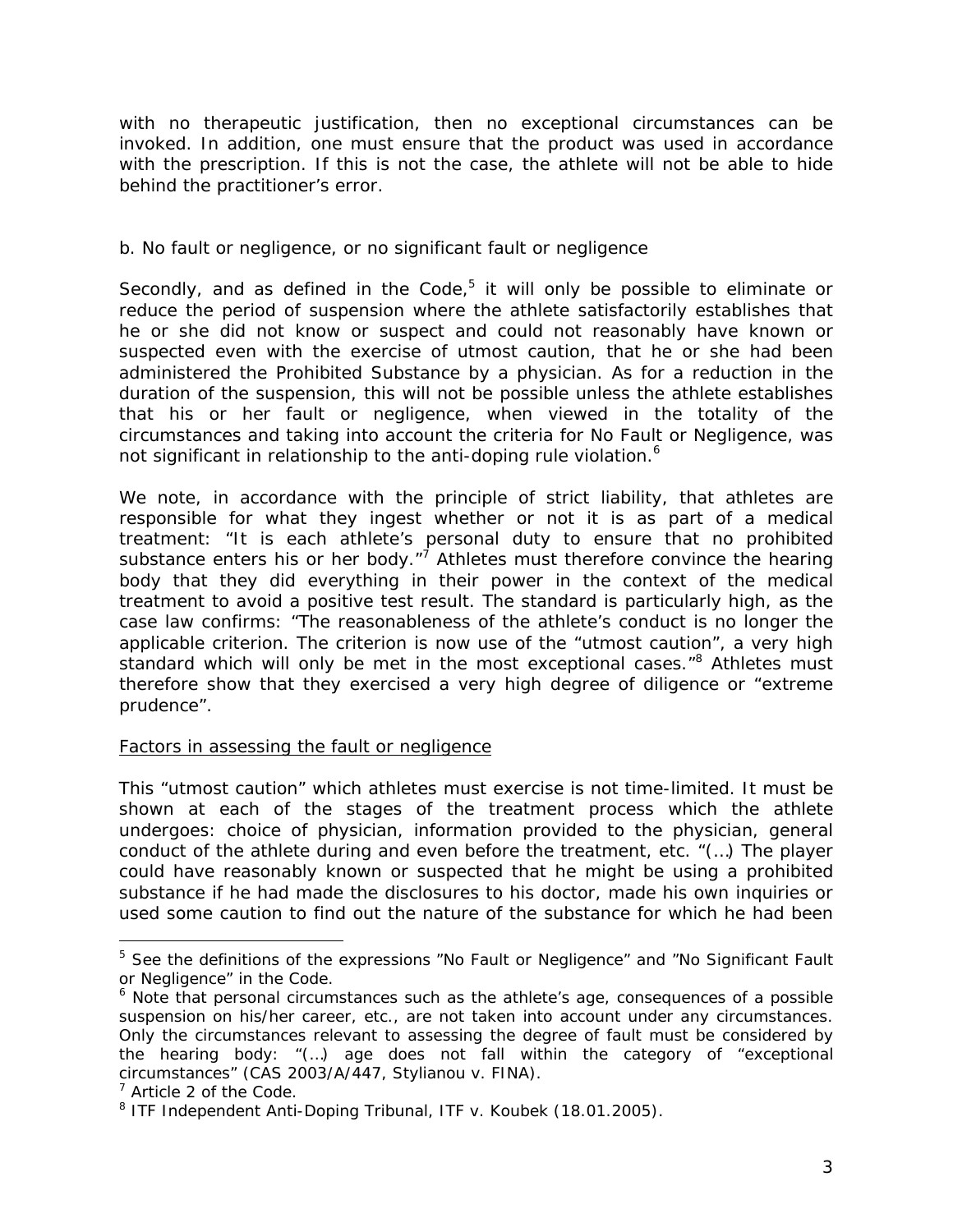*given a course of treatment.*"9 For example, as we will see below, it is not sufficient for athletes to place their trust in their team physician if the athletes have an opportunity to verify at a later time by themselves whether the prescribed drug does not contain prohibited substances.

While the CAS has noted the obvious, that it was negligent for an athlete to use a drug without consulting a physician,<sup>10</sup> taking this precaution alone is insufficient to consider that the athlete has acted with diligence. Athletes are responsible for choosing their medical personnel, and this choice entails certain obligations. The degree of diligence that they must exercise in their relationship with the practitioner will depend firstly on the qualifications and skills of the chosen professional. Thus, the relationship that athletes build with their physicians, in particular the trust that they may legitimately place in them, will not be the same where the physician is a recognized specialist in sports medicine, where he or she holds the position of official physician of the athlete's national delegation at the Olympic Games, or where he or she is merely a family physician or physician consulted in the emergency department of a public hospital. The hearing body must therefore take this into account in assessing the athlete's responsibility. In particular, the information the athlete provides to the physician is essential. The athlete is required to inform the physician that he or she is an athlete subject to the applicable anti-doping regulation: "*The incomprehensible part of his conduct is not explaining that he was a professional athlete and that he was subject to an Anti-Doping Program."*<sup>11</sup>

The duty of diligence was judged for example to have been sufficiently met and the athlete exempted from suspension in a case in which she limited herself to following the advice of the team physician at the Olympic Games: "*(…) she just followed the advice of her team doctor in order to combat her medical condition."*12 As the athlete had not chosen her physician, who was "imposed", as it were, by her national Olympic committee, she had been unable to exercise diligence in choosing her practitioner, and her responsibility was therefore diminished. The competent authority moreover found that the athlete had followed her team physician's advice in good faith. On the other hand, the physician was suspended for four years.<sup>13</sup> Finally, since the stimulant that was detected did not appear explicitly on the List of Prohibitions, but fell within the category of "*other substances with a similar chemical structure or similar* 

-

<sup>9</sup> ATP Anti-Doping Tribunal, *ATP v. Vlasov* (24.03.2005).

<sup>10</sup> *"(…) the Panel is of the view that it is indeed negligent for an athlete willing to compete in a continental or world events to use a medical product without the advice of a doctor (…)"* (CAS 2005/A/830, *Squizzato v. FINA* (15.07.2005)).

<sup>&</sup>lt;sup>1</sup> ATP Anti-Doping Tribunal, *ATP v. Vlasov* (24.03.2005).

<sup>12</sup> Anti-Doping Hearing of FISA, *FISA v. O.* (09.02.2005).

 $13$  Note that an offending physician can only be sanctioned if the anti-doping rules apply to him or her. If so, the sanction must take into account the disastrous consequences of his error for the athlete (and/or his team), whose results will invariably be annulled, which is a sanction in itself, particularly in case of a victory at the Olympic Games or in a major competition.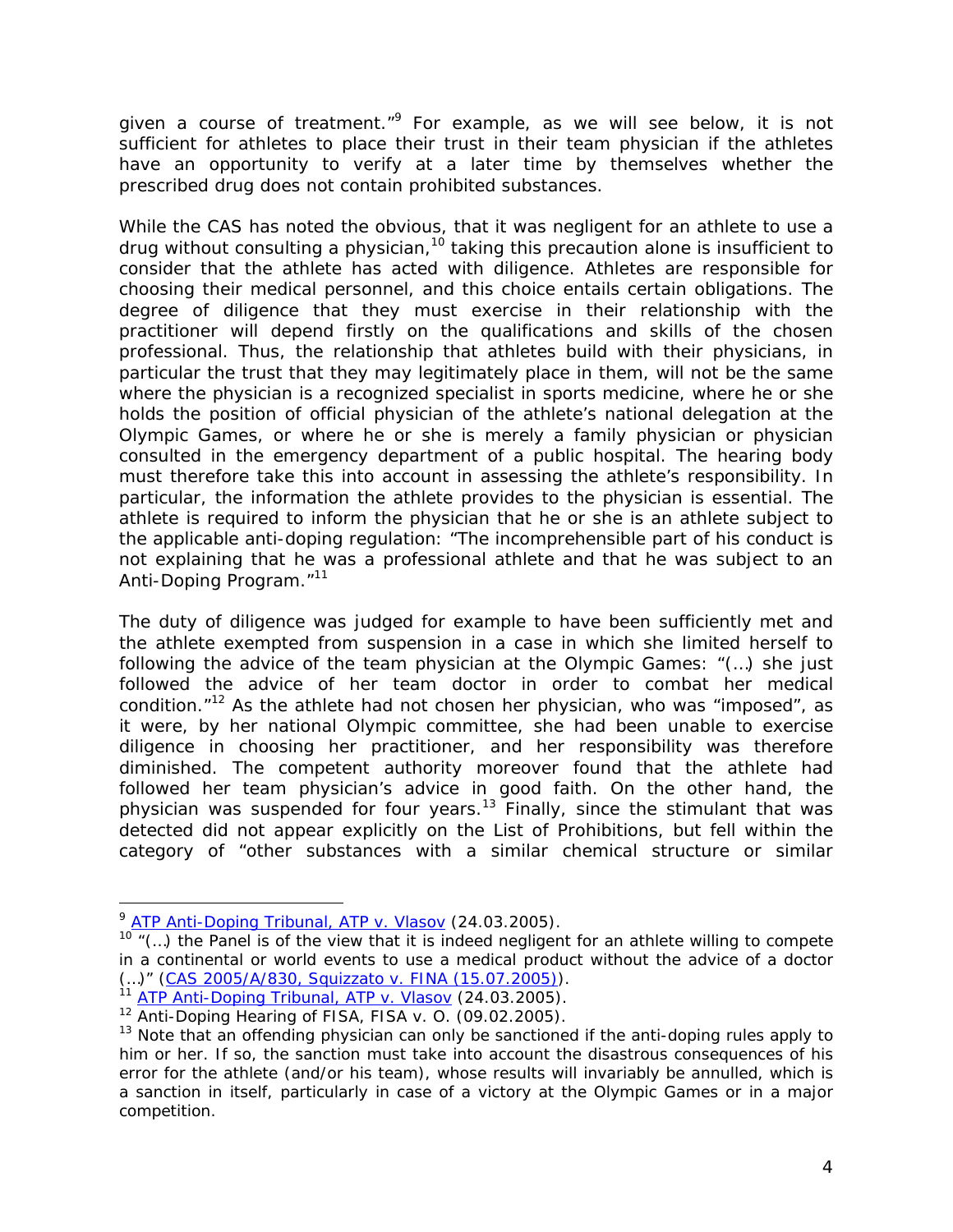*biological effect(s)*,*"<sup>14</sup>* the athlete would have had no means of personally ensuring that the prescribed drug was in compliance, even by comparing the packaging label with the Prohibited List: "*She had no possibility of knowing that she was taking a prohibited substance and that she had no reason to trust her doctor.*"

On the other hand, a hearing body described an athlete as negligent who consulted a physician in the emergency department of a public hospital without informing him of his status as a professional athlete:15 "*Yet he knew the doctor*  was not sports medicine doctor. He also knew that he had not told his doctor that *he was a professional athlete who plays tennis under the ATP Anti-Doping Program."* The hearing body took into account, in particular, the fact that the athlete could easily have had another physician do a verification: "*He knew enough to contact a sports medicine doctor who was at the Olympic Games in Athens at the time. He was cognisant of the need to consult specially trained medical personnel (…) He had also the leaflet from the medicine he was using which contained a warning (…). The player did nothing in the three weeks period of the treatment to determine what it was he was taking.*"

This duty of verification by the athlete, which is a direct consequence of this heightened duty of diligence, was confirmed by the CAS in the *Squizzato Affair*, even though, in this specific case, the error was not due to a physician but to the athlete's mother: *"(…) she failed to abide her duty of diligence. With a simple check she could have realised that the cream was containing a doping agent, as clostebol is indicated on the product itself both on the packaging and on the notice of use."*16

In determining the athlete's degree of diligence, it is also relevant to consider any questions he or she may have asked the physician: "*The player asked some question of whether the injection could cause any difficulty with doping*;"*<sup>17</sup>* or gauge the general interest which the athlete showed for the doping problem, his or her general conduct, and whether or not he or she consulted other information sources in case of doubt: "*He could have cross-checked with other sources of medical advice (…). He could have checked with the (…) Anti-Doping Committee. He could have contacted the sources named on the wallet card and he could have telephoned the hotline*."18 Finally, it is up to the athlete to check the information appearing on the product<sup>19</sup> and compare this information with the list of prohibited substances.

-

<sup>&</sup>lt;sup>14</sup> See Prohibited List.

<sup>15</sup> ATP Tour Anti-Doping Tribunal, *ATP v. Vlasov* (24.03.2005)

<sup>16</sup> CAS 2005/A/830, *Squizzato v. FINA* (15.07.2005). 17 ITF Independent Anti-Doping Tribunal, *ITF v. Koubek* (18.01.2005).

<sup>18</sup> ITF Independent Anti-Doping Tribunal, *ITF v. Koubek* (18.01.2005).

<sup>&</sup>lt;sup>19</sup> Torri Edwards, CAS OG 04/003, c 5.9, Lund, CAS OG 06/001, c.3.5 and 4.11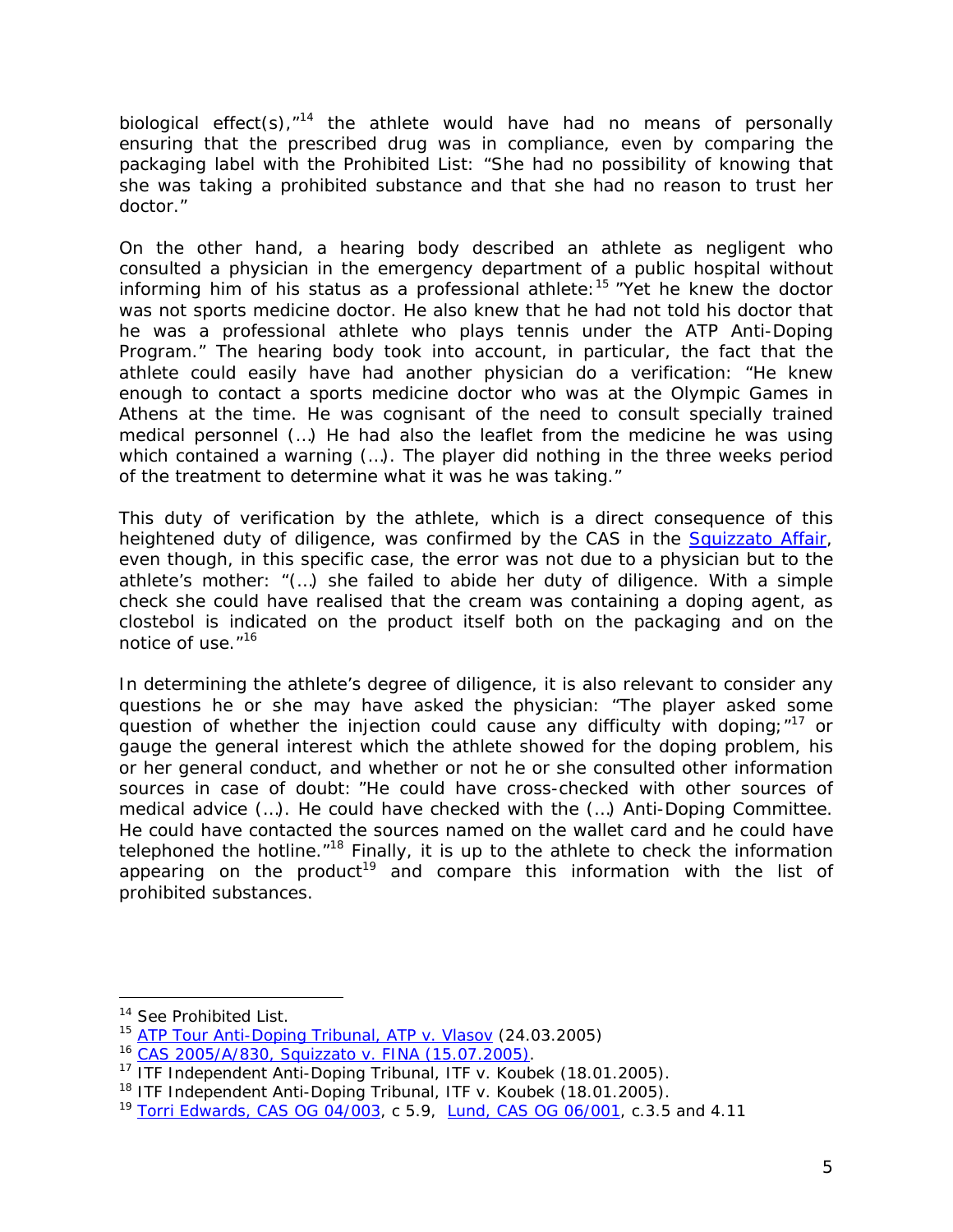#### Conclusion

We have observed that the degree of diligence shown by the athlete must be assessed in light of all the circumstances of the particular case to determine the athlete's degree of fault or negligence at all stages having lead to a positive test result. Henceforth, athletes will know that a violation of the anti-doping rules can be committed involuntarily, without any intention to cheat.

The Code places a personal responsibility on athletes to ensure that any medical treatment received in no way violates the applicable anti-doping rules. Even if athletes are not directly responsible for the physician's fault, they are bound to choose the physician with care and inform themselves with respect to his actions and omissions, as well as those of his entourage.

# **II) Specified Substances: Applicability**

#### General

The specified substances are prohibited substances. However, the Code provides for less severe sanctions in article 10.3 for athletes who test positive to these socalled specified substances. The Prohibited List expressly identifies these specified substances due to the fact that they are particularly susceptible to result in an unintentional violation of the anti-doping regulations because of their general availability in medicinal products, or are less likely to be successfully abused as doping agents.

Where athletes wish to benefit from this more lenient scale of sanctions, they must however satisfy two conditions. The first is of course that the substance detected in their body must in fact be included in the category of specific substances; the second is that the athletes be able to establish, to the satisfaction of the hearing body, that they did not use this substance with the intention of improving their sport performance. This second condition conceals a third: the athlete's obligation to establish how the prohibited substance got into his or her system. Even if the Code does not expressly refer to this condition, it seems obvious that to be able to prove that the substance was not consumed for the purpose of improving performance, it is necessary to explain under what circumstances it was taken.

#### Notion of "intention to enhance sport performance"

This notion has been considered in a large number of cases. For example, the Swiss Olympic Disciplinary Chamber for doping infractions did not hesitate to impose a two-year suspension on an athlete who tested positive to cannabis. Since the athlete in question never responded to the numerous letters from this body and never attended the hearing, the Chamber properly found that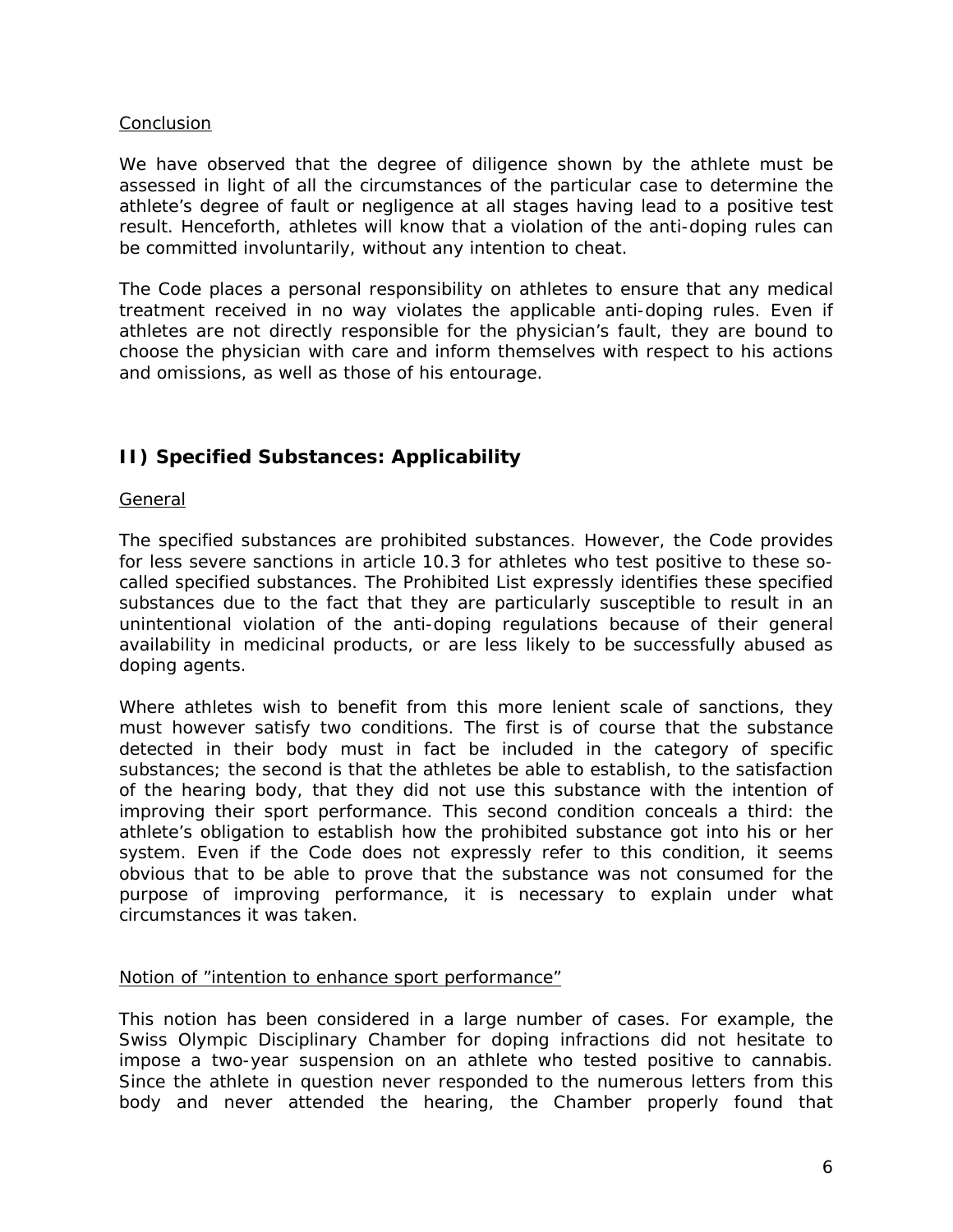[translation] "*it must be concluded that the accused has not shown that the use of this specified substance was not intended to enhance his performance.*"20 Article 10.3 of the Code could not therefore be applied. The burden of proof is on the athlete regardless of the specified substance concerned.

In another case judged by the Swiss Olympic Chamber, $21$  an athlete tested positive to salbutamol. As a beta-2 agonist, this substance is considered to be specified if it is taken by inhalation. The athlete explained that he suffered from asthma and submitted the appropriate medical file justifying the use of this substance, as well as a medical prescription. The hearing body firstly found that the athlete was in fact guilty of a violation of the anti-doping rules since no application for a therapeutic use exemption was submitted in advance. As this was a specified substance, the hearing body then considered the issue of the intention to enhance sport performance and found that [translation] "*while it is not disputed that the accused suffers from asthma, it should be noted that his physician only prescribed one to six inhalations of salbutamol per day for him (…). However, it has been scientifically proven that the concentration of salbutamol found (…) corresponds to a substantially higher dose."* The hearing body therefore concluded that the athlete had not adduced the necessary evidence, and, therefore, had not established that the use of salbutamol had not been intended to enhance his performance. Article 10.3 was therefore held not to apply, and the athlete was given a two-year suspension.

Thus, we observe that the notion of intention is crucial. While this issue may be easy to resolve in some cases, it is much more complex in others. The independent Anti-Doping Tribunal of the ITF held in particular that the main issue centred on the player's motivation at the time he decided to take the prohibited substance: "*It does not matter whether the prohibited substance actually*  enhanced the player's performance or not, or whether it was by nature apt or likely to do so. The issue relate to the player's state of mind when he ingested the *prohibited substance.*"22

Another particularly interesting interpretation of the notion of the player's motivation was made by the FIBA Appeals Commission:<sup>23</sup> "(...) the player must *convince the sanctioning authority – to a certain degree – of the presence of the inner fact, namely that he did not intend to enhance his performance (…). Although it must be admitted that the Respondent is right in that inner facts are*  not events which can be perceived externally and cannot therefore be proven *directly, the legal system considers inner facts as legally significant in many areas (…). Such facts can, in state proceedings in any event, be established by establishing circumstances which according to experience allow one to conclude the presence of facts to be established (…). Of course, admitting circumstantial evidence for (indirectly) proving inner facts also involves imponderables. However* 

<sup>20</sup> Disciplinary Chamber for doping infractions, *FSB v. C.* (24.01.2005).

<sup>21</sup> Disciplinary Chamber for doping infractions, *FSR v. M.* (24.02.2005).

<sup>22</sup> ITF Independent Anti-Doping Tribunal, *ITF v. Koubek* (18.01.2005).

<sup>23</sup> FIBA Appeals Commission, *WADA v. FIBA & M.* (22.06.2005).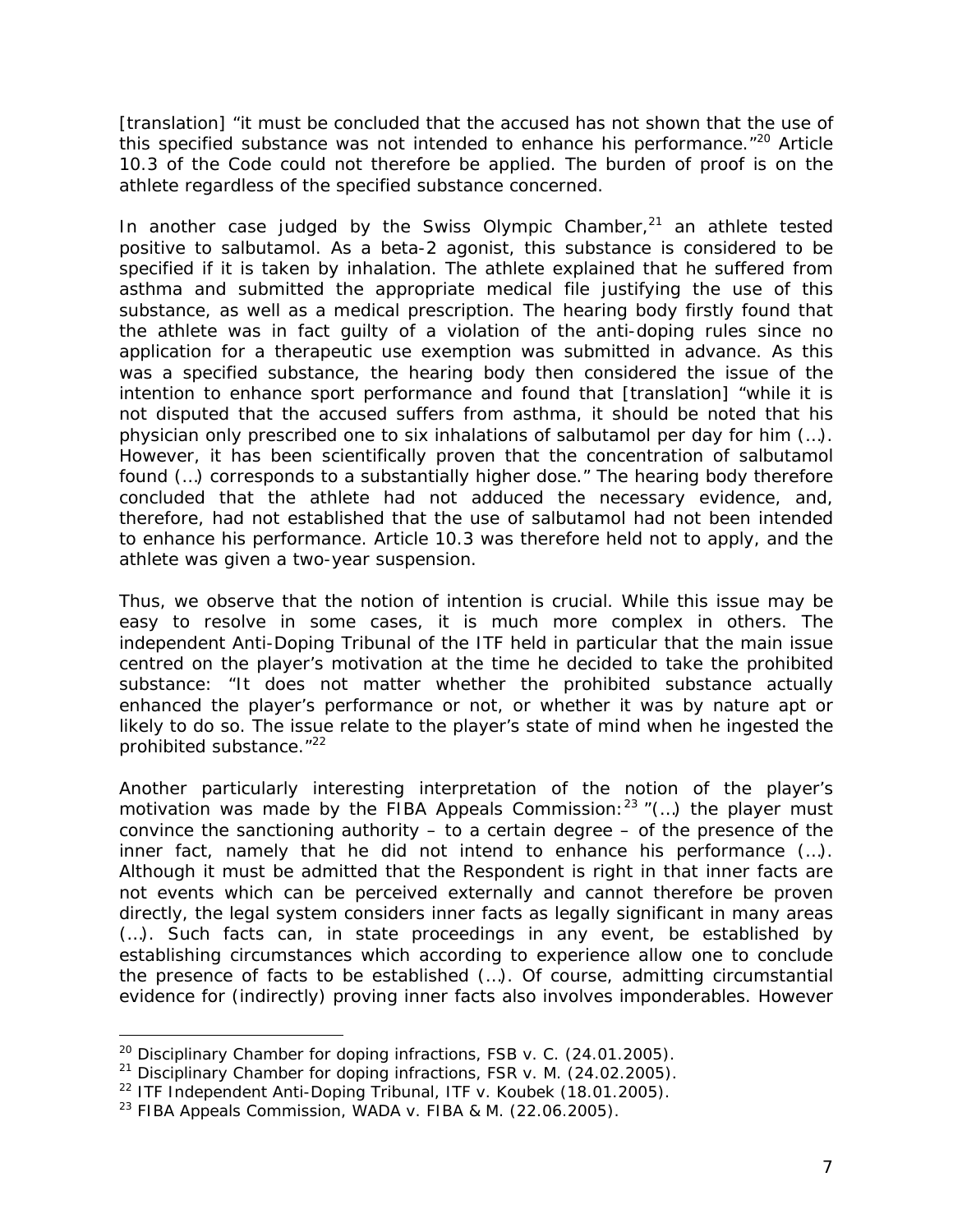*– state law – takes these imponderables sufficiently into account by means of the rule of freedom in the assessment of circumstantial evidence and by means of the standard of proof and the burden of proof if the fact cannot be proven. In the*  Panel's opinion, these principles developed for state proceedings also apply to the *present internal proceedings of an association (…)*".

Finally, a factor to be taken into account in assessing this intention (or not) of the athlete to enhance his or her performance is the nature of the product and its characteristics: "(…) *A player is obviously more likely to intend to enhance his sport performance by taking a substance capable of doing so than one not capable of doing so."*24

#### The special case of cannabis

We take advantage of this chapter on specified substances to consider briefly the problem of cannabis. While, in numerous decisions, athletes "admit" having consumed this substance a few days before the competition "during a party between friends," they sometimes try to justify it by alleging that they were passively contaminated during an evening in which people were smoking "joints".

This explanation is scientifically irrelevant. This is because the threshold ratio set by WADA in the laboratories for this substance is 15 ng/ml, and current scientific knowledge rules out the possibility that passive exposure to cannabis smoke could lead to a higher result than this threshold except in extreme circumstances, such as exposure to the smoke of several smokers consuming cannabis continuously for several hours in an unventilated space equal to the size of the inside of a passenger car. At this level of exposure, any person would, moreover, experience the effects of this psychotropic substance, as well as the consequences of exposure to particularly dense smoke, i.e. irritation of the nasal membrane and eyes. In other words, any case of cannabis reported by a WADA-accredited laboratory excludes *per se* the possibility of passive contamination.

## **III) The Proportionality Principle**

j

The proportionality of the sanctions imposed for a violation of the anti-doping rules is certainly the subject which has gotten the most press since the Code was put in place. Proportionality has been recognized for a long time by the case law of the CAS and the Swiss Federal Tribunal as a general principle of law applicable to everyone, and particularly to disciplinary sanctions.<sup>25</sup>

<sup>24</sup> ITF Independent Anti-Doping Tribunal, *ITF v. Koubek* (18.01.2005).

<sup>25</sup> Antonio Rigozzi, *L'Arbitrage international en matière de sport* (International Arbitration in Sports), Helbing & Lichtenhahn, Bâle, 2005, n.1278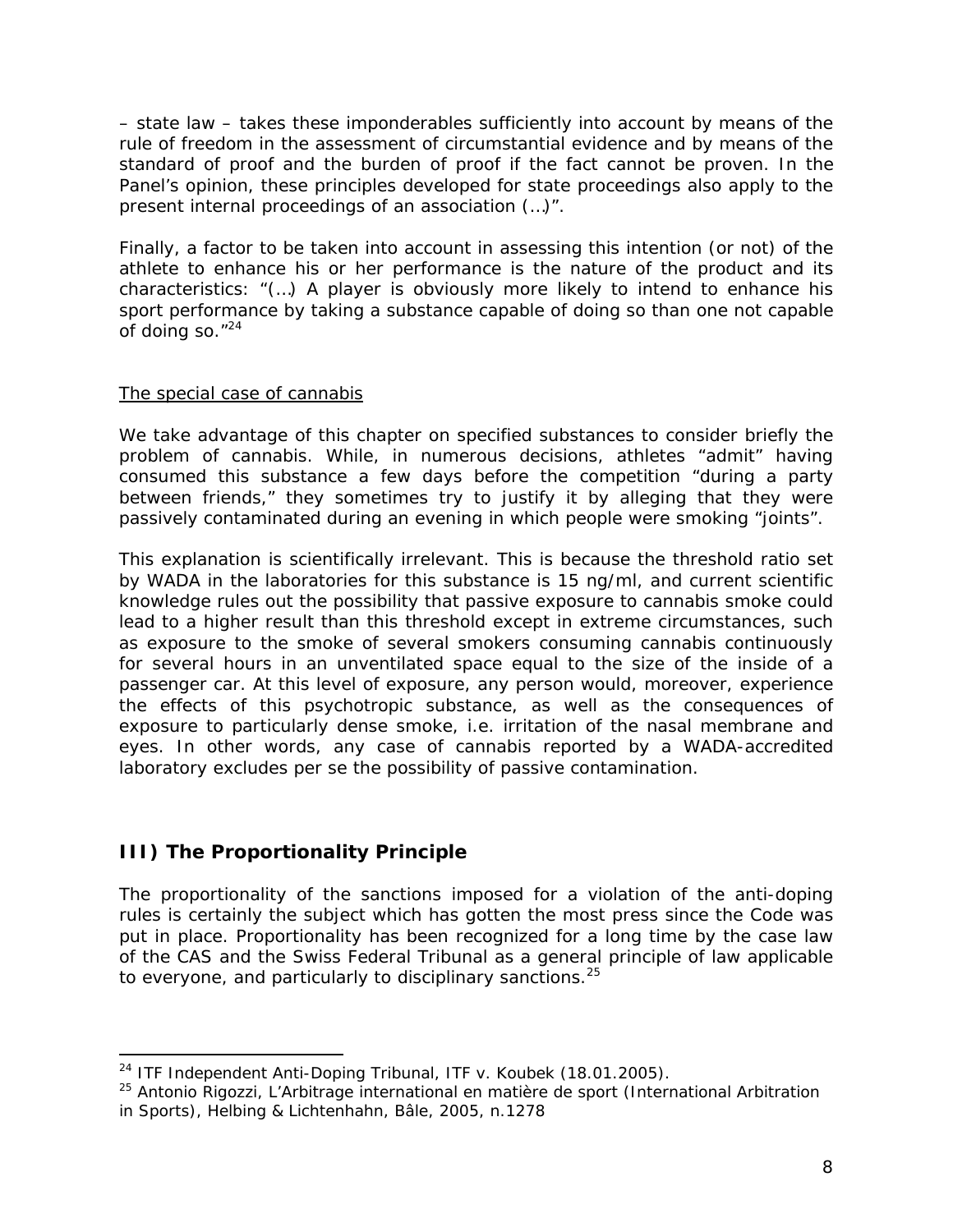The proportionality principle was certainly not ignored by the drafters of the Code. This principle was incorporated, on an intentionally restrictive basis, into the mechanism of article 10.5 of the Code. Pursuant to this article, a sanction, set in principle at two years, can be reduced at most to one year in a case where there was no significant fault or negligence, and to no sanction in a case of no fault or negligence. In particular, article 10.5 limits the circumstances that may be taken into account to "*circumstances* [that] *are truly exceptional and not in the vast majority of cases*;"26 i.e. to circumstances dealing with the degree of the athlete's fault as opposed to the athlete's personal circumstances such as age or professional situation.<sup>27</sup>

Concerned with ensuring that the fight against doping is effective and egalitarian in all sports, and therefore with resolving this issue of proportionality, WADA requested the former President of the Swiss Federal Tribunal, Justice Claude Rouiller, for an opinion on the compatibility of the sanctions provided for in the Code with Swiss law and with the proportionality principle. This legal opinion is published *in extenso* in this special "doping" edition of *JusLetter*, and it is therefore not necessary to summarize it here.

It is important to note however for the reader who is pressed for time that this legal opinion confirms in many respects what the case law has held to date, and, in particular, the fact that associations have the power to adopt rules of disciplinary law and that an athlete who **adheres** to a federation that is a signatory to the Code [translation] "*agrees, in a deliberate manner, that he or she may be the subject of an abrupt sanction".* 

Recent case law through several decisions of the CAS has recognized that article 10.5 of the Code (transposed into the rules of the sporting organizations concerned) effectively represents the implementation of the proportionality principle in regard to doping.<sup>28</sup> The case law has also properly admitted that the proportionality principle has been applied more restrictively since the new rules of the Code were implemented, since this restriction is fully justified by the very purpose of the Code, whose aim is the harmonization of the fight against doping and equality of treatment among the different athletes and sports. In this regard, the CAS noted in particular in the *Knauss* award that:29 "*[…] the purpose of introducing the WADC was to harmonize at the time a plethora of doping sanctions to the greatest extent possible and to un-couple them from both the athlete's personal circumstances (amateur or professional, old or young athlete,*  etc...) as well as from circumstances relating to the specific type of sport *(individual sport or team sport, etc.).* "The CAS also noted in the *Hondo* award<sup>30</sup> that: [translation] "*A more flexible interpretation of the said system that would,* 

j

<sup>&</sup>lt;sup>26</sup> Code commentary, article 10.5.

<sup>27</sup> CAS 2003/A/447, *Stylianou v. FINA*

<sup>28</sup> CAS 2005/A/847, *Knauss v. FIS* (20.07.2005), in particular c. 7.2 ss.; CAS 2005/A/922,923,926, *Hondo v. UCI, Swiss Olympic and WADA* (10.01.2006), in particular c. 135.

<sup>29</sup> CAS 2005/A/847, *Knauss v. FIS* (20.07.2005), c. 7.5.2

<sup>30</sup> CAS 2005/A/922,923,926, *Hondo v. UCI, Swiss Olympic and WADA* (10.01.2006).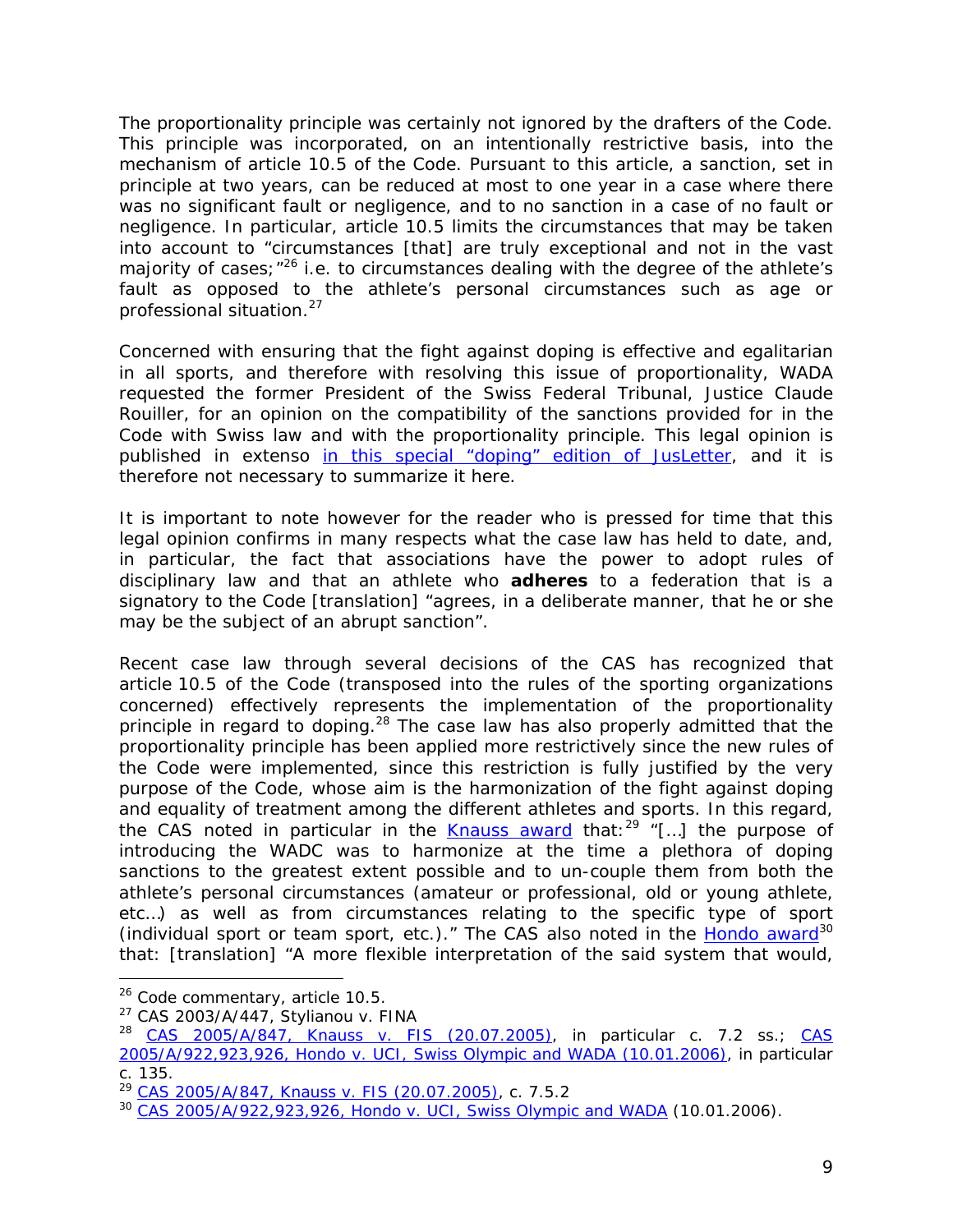for example, allow for the mitigation of the sanction even in the absence of the *specific circumstances provided for in articles 264 and 265 RAD* [article 10.5 of the Code (was not considered in the decision)] *could jeopardize the uniform application and effectiveness thereof."* 

The issue of the degree of fault or negligence is therefore doubly important since, as the panel noted in the *Knauss* award, 31 this will determine whether the sanction must be reduced or not and, if so, the degree of the reduction. The explanatory notes of the Code can assist the panel in assessing the spirit in which the Code was written. It is however the role of the case law to define the bounds thereof more precisely. In the *Knauss* award, the panel noted in particular that "*the higher the threshold is set for applying the rules, the less opportunity remains for differentiating meaningfully and fairly within the range of sanction. But the low end of the threshold for the element "no significant fault" must also not be set too low; for otherwise the period of ineligibility of two years laid down in article 10.2 FIS rules would form the exception rather than the general rules."* 32

There is no doubt, as we noted in considering the theme of error by the physician, that exceptional circumstances, in the spirit of the Code, can only be admitted restrictively in order to ensure true equality of treatment among athletes. The case law of the CAS seems to have admitted that this approach<sup>33</sup> is not contrary to the proportionality principle, based in particular on a case rendered by the Swiss Federal Tribunal on March 31, 1999,  $34$  which found that a two-year sanction for doping does not constitute injury to personality that is out of all proportion to the conduct it sanctions.

In the *Squizzato* award<sup>35</sup>, the panel, in a kind of *obiter dictum*, admittedly raised the hypothetical possibility that a panel might, in light of the circumstances, go below this minimum of one year (the minimum in the case of a non-specified substance where the athlete is unable to show that he committed no fault or negligence). One cannot help but note, however, in this case, and despite these statements, that the panel was of the view, even in a case such as *Squizzato* where the athlete had admittedly committed a fault, but where the fault did not appear to be significant in view of the circumstances, that such a measure was not required on the basis of the proportionality principle. The panel therefore imposed a sanction of one year.

To the question as to whether a panel can go below the limits set by the Code, which the *obiter dictum* in the Squizzato award seems to answer in the

<sup>&</sup>lt;sup>31</sup> CAS 2005/A/847, Knauss v. FIS (20.07.2005).

<sup>31</sup> CAS 2005/A/847, *Knauss v. FIS* (20.07.2005). 32 CAS 2005/A/847, *Knauss v. FIS* (20.07.2005), c.7.3.5.

<sup>33</sup> See CAS OG 04/003, *Edwards v. IOC* (17.08.2004), CAS 2004/A/690 *Hipperdinger v. ITF* (24.03.2005), CAS 2005/A/847, *Knauss v. FIS* (20.07.2005), CAS 2005/A/922, 923, 926, *Hondo v. UCI, Swiss Olympic and WADA* (10.01.2006), CAS 2005/A/830, *Squizzato* 

*v. FINA* (15.07.2005).<br><sup>34</sup> Excerpt published in the 1998-2000 Digest of CAS Awards, Kluwer, p.767 ss.

<sup>35</sup> CAS 2005/A/830, *Squizzato v. FINA* (15.07.2005), c.10.26.